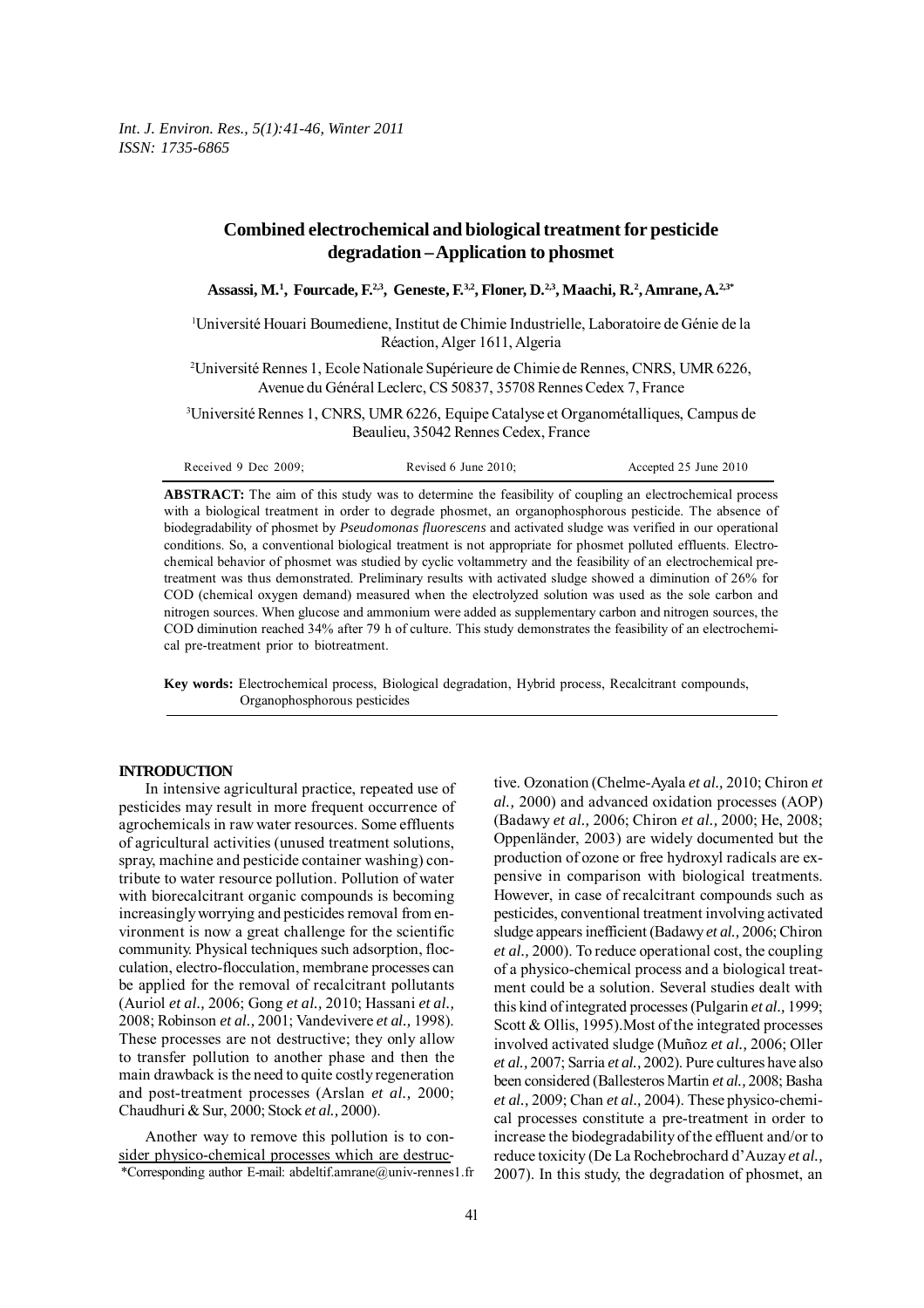organophosphorous fungicide used for the treatment of foliar soil and seed-borne diseases, was studied.

Few studies focused on the biodegradation of phosmet in aqueous media. Biodegradation of a 100 ppm solution of phosmet at 30°C has been studied (Crowe *et al.,* 2007) in shake flasks with or without glucose, an additional carbon source and in presence of trace elements,  $(NH_4)_2SO_4$ ,  $K_2HPO_4$  and  $Na_2HPO_4$ (Bano & Mussarat, 2004). When *Pseudomonas fluorescens* and *Enterobacter agglomerus* adapted to phosmet and isolated from lowbush blueberries (*vaccinum angustifolum)* were added to growth culture, results showed a preferential use of phosmet as energy source instead of glucose with a biodegradation yield less than 40 % after 72 h of culture. Moreover, the authors noticed hydrolysis of phosmet at neutral pH during the biotreatment. These data did not permit to conclude on a total mineralization of this organophosphorous pesticide after a biological treatment. Chemical oxidation and photochemical processes (Crowe *et al.,* 2006) have been carried out for the degradation of the residual phosmet on lowbush blueberries. Photochemical processes included  $UV/H_2O_2$ , chlorine/UV and  $O_3/H_2O_2$ /UV while chemical processes also involved hydrogen peroxide, ozone and chlorine. Solution of ozone (1 ppm), hydrogen peroxide (1 %) and chlorine (100 mg/L) were pulverized on fruits with a contact time of 60 s prior to blast freezing at  $-25^{\circ}$ C for 10 min to simulate industrial conditions. Chemical processes involving chlorine and ozone showed the best results, namely 57.7% and 46% of phosmet degradation for an initial concentration of 45 mg/L. The presence of phosmet-oxon, a toxic by-product was not highlighted during these treatments. The electrochemical behavior of phosmet was examined using differential pulse polarography for concentrations between 1.2 10- 5 and 1.89 10<sup>-9</sup> mol/L in acidic medium and results showed that this compound can be reduced on mercury (Sreedhar *et al.,* 1997). These encouraging results let to investigate the electrochemical degradation of phosmet as a pre-treatment prior to the biodegradation. Indeed, one way to minimize the operational cost is to develop an efficient pre-treatment process that reduces the toxicity and/or increases the biodegradability of the effluent containing the target compound before a low cost biological treatment. In this work, we report that the electrolyzed solution of phosmet can be used as a substrate for a microbial culture with the objective of a total mineralization. Electrolysis were carried out using a graphite felt working electrode with a high specific area in a flow electrochemical cell. Biological treatment is performed with activated sludge.

### **MATERIALS & METHODS**

Phosmet (Imidan,  $C_{11}H_{12}NO_4PS_2$ ) (Fig. 1) was supplied by Sigma Aldrich, glucose by Merck. Since phosmet was not soluble in aqueous media, ethanol  $(33\% \text{ v/v})$  was added to the solution to solubilize the organic compound.



**Fig.1. Chemical structure of phosmet**

Graphite felt used as working electrode was purchased from Le Carbone Lorraine (RVG 4000). Its specific area, measured by the BET method is  $0.7 \text{ m}^2/\text{g}$ . Electrochemical pre-treatment was performed in a flow cell presented in Fig.2. The compartment containing the working electrode (graphite felt) was separated from the two interconnected stainless steel counter-electrode compartments by cationic exchange membranes (Ionac 3470). A good homogeneity of the potential distribution in the three dimensional working electrode was obtained when the felt was located between two counter-electrodes (Moinet, 1994). The reference electrode (Saturated Calomel electrode- SCE) was positioned in the middle of the felt. The potential control was performed using an e-daq potenstiostat linked to e-corder 401 converter. The electrolyte solution (0.05 mol/L  $\text{Na}_2\text{SO}_4 + 100 \text{ mg/L}$  phosmet) percolated the porous electrode with a constant flow rate monitored by a Gilson minipuls 2 peristaltic pump (1.5 mL/min).

Stock cultures of *Pseudomonas fluorescens* were maintained at  $-18^{\circ}$ C in the following medium (g/L): glycerol, 200, yeast extract, 15 and glucose, 10. Before culture, bacteria were reactivated by propagation in Petri dishes containing the following agarose medium (g/ L): casein pancreatic peptone, 5, yeast extract, 3 and bacteriological agar type E, 15. The pH of the propagation medium was adjusted to 7.0. Bacteria were cultivated during 24 h at 25°C. Before use and to avoid any residual nutrient from the propagation medium, bacteria were collected at the surface of the agarose gel and resuspended in a saline solution (9 g/L NaCl); after less than 4 h this suspension was used to inoculate culture media.

Activated sludge issued from a local wastewater treatment plant was used in this study. It was washed at least five times with water and centrifuged to remove any residual carbon and mineral source. The mineral supplementation used in this work contained: Inorganic phosphates:  $25 \text{ mmol/L}$  of  $\text{KH}_{2}\text{PO}_{4}$  and  $25$  $mmol/L$  of  $NaH<sub>2</sub>PO<sub>4</sub>$ .H<sub>2</sub>O, and a solution of EDTA (EthyleneDiamineTetraAcetate) (584 mg/L) chelated trace elements (mg/L) (Trinci, 1969): Mg, 25; Fe, 20; Ca, 18; Zn, 4.5; Mo, 2; Cu, 1.3.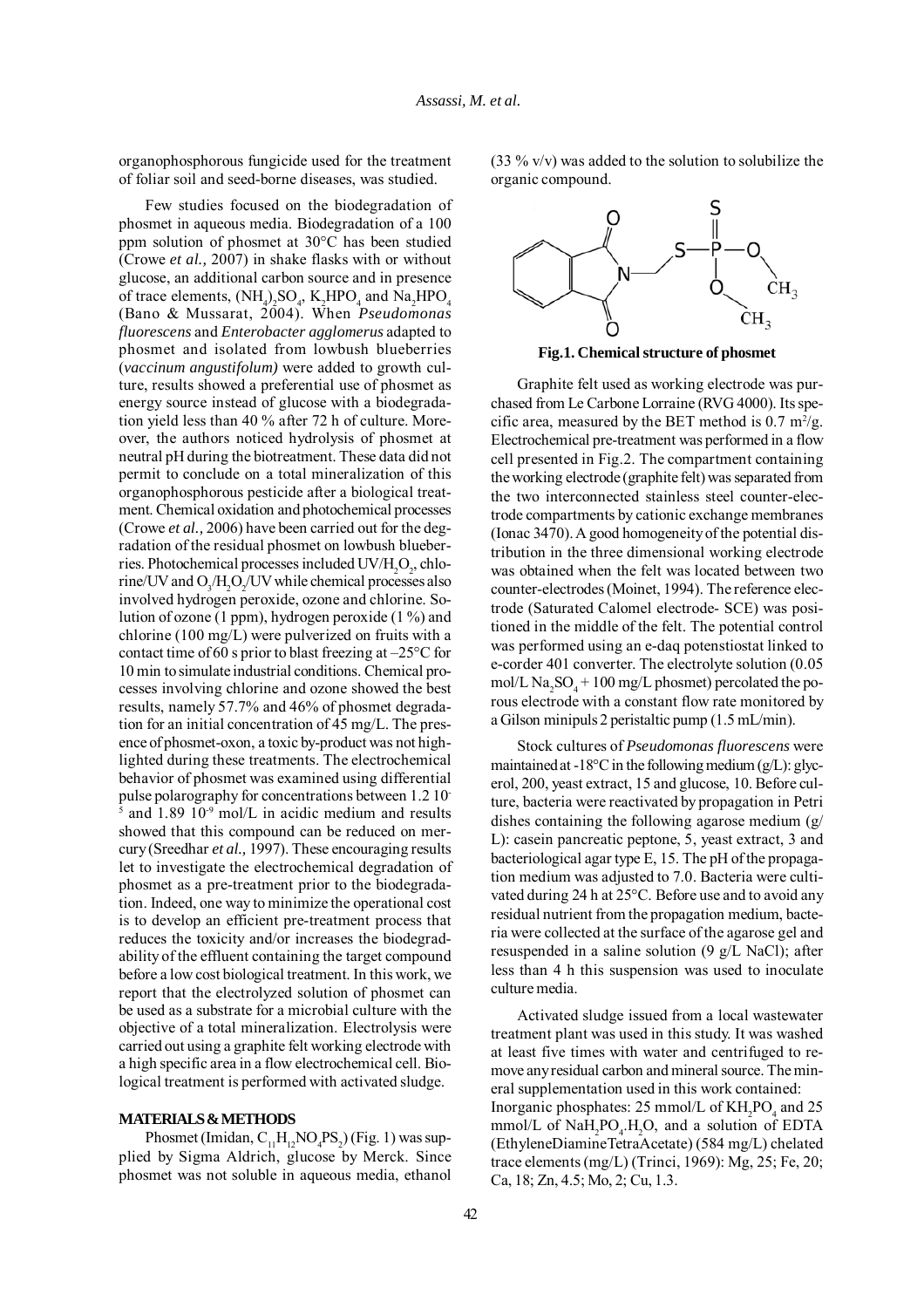

**Fig. 2. Schematic diagram of the percolation cell: a: cationic membranes; b: saturated calomel electrode (SCE); c: working electrode (disc of graphite felt: 10 mm diameter, 10 mm thickness); d: auxiliary counter electrodes (carbon-graphite plates)**

Batch cultures were carried out in 250 mL Erlenmeyer flask containing 100 mL of mineral medium with a commercial strain of *Pseudomonas fluorescens* Migula 1895AL or activated sludge  $(1 g/L)$ . All flasks were incubated at 30°C on a rotary shaker at 350 rpm agitated speed. All tests were conducted in duplicates.

Electrochemical analyses of phosmet were performed using a conventional three electrodes cell with a vitreous carbon electrode (7 mm<sup>2</sup>) as working electrode and a platinum wire as counter electrode. All the electrode potentials were measured with respect to a saturated calomel electrode (SCE) located near the working electrode. The experiments were performed under a nitrogen atmosphere and ambient temperature. Voltammograms were obtained by cyclic voltammetry  $(100 \text{ mV} \cdot \text{s}^{-1})$  using an e-daq potenstiostat linked to ecorder 401 converter.

When electrolysis was carried out in presence of ethanol, products were extracted from the solution with dichloromethane, after saturation with NaCl. Organic phase was dried with  $MgSO_4$  and dichloromethane was then evaporated.

Solid phase was analyzed by Thin Layer Chromatography on silica plate with a dichloromethane / ethanol mixture (90/10 %) as mobile phase. UV and  $KMnO<sub>4</sub>$ were used as developers at 254 nm.

Silica column (about 50 g) was used to separate and purify the various by-products from the electrolytic reaction. The mobile phase was a mixture of dichloromethane / ethanol (90/10 %).

The by-products from electrolysis, isolated on silica column, were analyzed by NMR proton (Brucker 200 MHz).

Chemical Oxygen Demand (COD) was measured by means of Test Nanocolor® CSB 160 from Macherey-Nagel (Düren, Germany).

Search for by-product was performed using a high performance liquid chromatography (HPLC) system involving a gradient pump WATERS™ 600 controller, an automatic injector WATERS™ 717 Plus and UV detector (230 nm) separation was performed by a WATERS<sup>TM</sup> C<sub>18</sub> symmetry column (4.6 mm  $\times$  250 mm) and a methanol/water mixture  $(60\% / 40\%)$  as the mobile phase. Flow rate was set at 1 mL/min.

Bacterial growth (Cook, 1987)was turbidimetrically followed at a wavelength of 600 nm using a thermospectronic Helios γ Spectrophotometer (Bioblock, Illkirch, France).

# **RESULTS & DISCUSSION**

Electrochemical behavior of phosmet was studied in three different media: acidic  $(H_3PO_4, NaH_2PO_4, 0.25)$ mol/L and ethanol, pH of 2.2), basic (NaOH and ethanol) and neutral  $(Na_2PO_4 0.05 M$  and ethanol) media. In acidic medium, voltammograms obtained by cyclic voltammetry did not show a signal for the electrochemical reduction of phosmet. In basic medium, the reduction wave was not significant. However, in neutral medium, a distinct signal at –0.9 V/ECS was observed on the voltammogram as seen in Fig. 3. Advantageously, a pH of 6.25 for the neutral medium appears therefore adapted to a further utilization of the electrolyzed solution as growth medium for biodegradation experiments. Consequently, all the electrochemical experiments were performed in neutral medium.

Phosmet was first reduced at  $-1.3$  V/SCE in a batch cell to check the feasibility of the electrochemical pre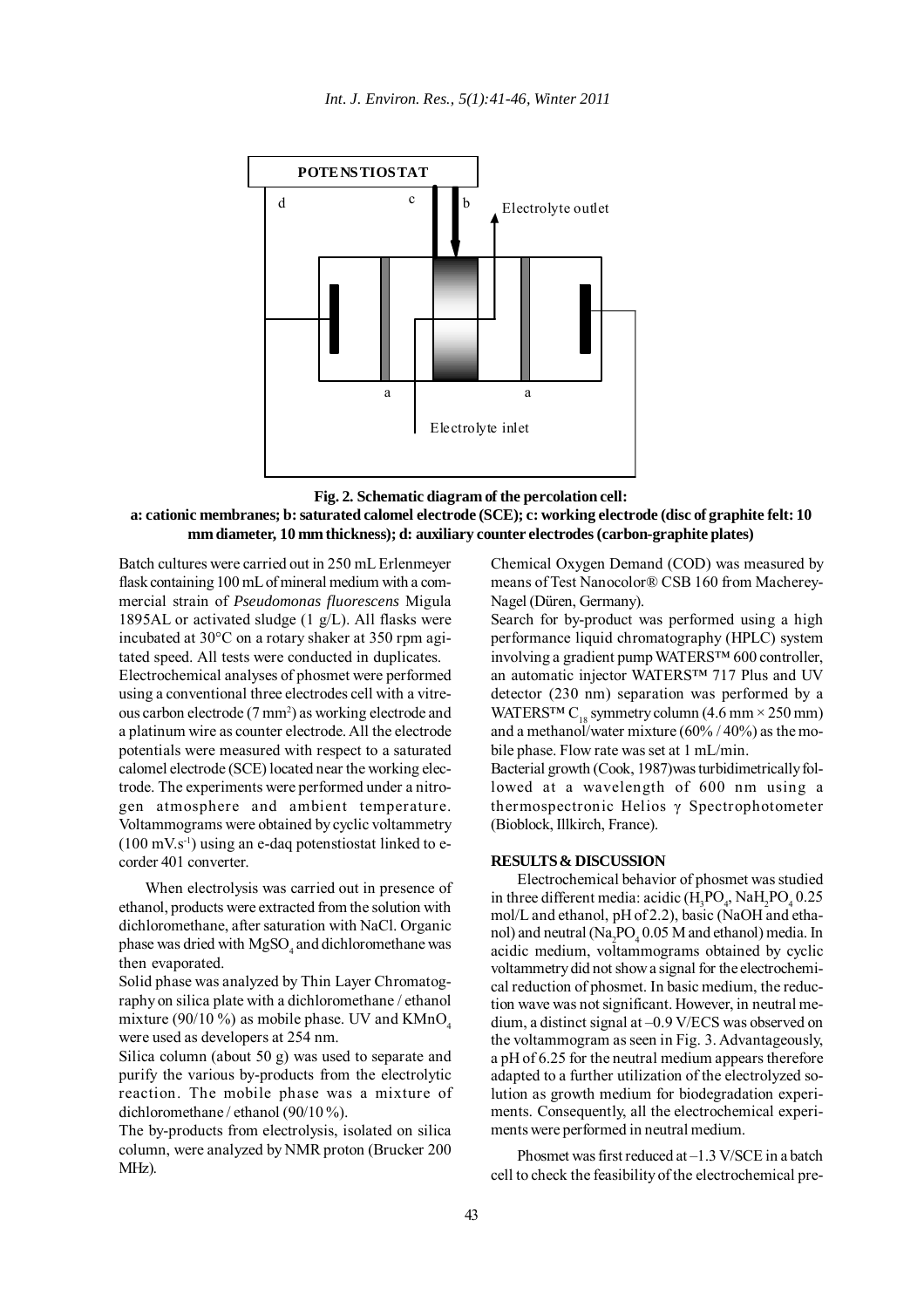treatment. For a volume of 50 mL and after 4 hours of reaction, the peak at –0.9 V/SCE disappeared on cyclic voltammograms, showing that phosmet was entirely reduced on the working electrode. To treat higher volumes of effluent (for example 700 mL), a second technique was used: flow electrolysis. The high surface area of the porous electrode increases the contact between the working electrode and the electrolyte, decreasing the electrolysis time of the reaction. (8 hours for 700 mL). The phosmet was totally reduced without the need for solution recycling through the electrode, as shown by cyclic voltammetry. This result was confirmed by Thin Layer Chromatography and several products of degradation were highlighted. Proton NMR spectra of phosmet and the degradation products were performed after extraction by dichloromethane of the electrolyte medium. The comparison of both spectra showed clear differences. A diminution of the peak of the –OCH<sub>3</sub> group present in phosmet and proton-phosphorus coupling were noticed. The analysis of the crude product seems to show that phosmet-oxon, a very toxic derivative of phosmet, was not formed. Cyclic voltammogram of the crude product on vitreous carbon showed a signal in oxidation (Fig.4).If the reduction product was not metabolized during microorganisms culture, an alternative would be to perform a second electrolysis in oxidation to form new compounds, since the oxidation wave was not reversible. Electrolysis in oxidation could be carried out and oxidation products could be tested for bacterial growth.

A first study was carried out with pure culture of *Pseudomonas fluorescens*, a non pathogenic bacterium, largely used in xenobiotic bioremediation. A preliminary study was performed on the biodegradation of phosmet,

namely in presence of additional carbon and nitrogen sources: ethanol, glucose (100 mg/L) and  $NH<sub>4</sub>Cl$  (75 mg/L) respectively. Bacterial growth was followed by means of turbidimetric measurements (600 nm). During culture, pH values remained constant, turbidity values initially very low remained constant showing no bacteria growth, moreover no consumption of ammonium was noticed. Results showed that a pure solution of phosmet can not be biodegraded by *Pseudomonas Fluorescens* in our operating conditions.Similar study was carried out with *Pseudomonas fluorescens* using the electrolyzed solution and in presence of additional carbon and nitrogen sources or without any additional carbon and nitrogen source. For both culture media, a slight pH decrease was observed during the first 40 hours of culture. This diminution coincided with an increase of the turbidity (Fig.5). revealing a slight bacterial growth. After 40 hours of culture, a stationary phase was reached and no decline phase was observed at the end of the culture. The mean peak area noticed for the crude products using HPLC did not decrease during microbial culture. The products were not biodegraded by *P. fluorescens*. Glucose and ammonium consumption by bacteria would explain the slight bacterial growth. From this, an absence of biodegradability of the products by *P. fluorescens* was shown, but also an absence of toxicity revealed by the slight bacterial growth.

These results were not satisfactory for the combination of an electrochemical pre-treatment and a biological treatment, owing to the absence of products consumption by bacteria and hence the absence of mineralization, even if the products from electrolysis were shown to be not inhibitory for *Pseudomonas fluorescens* growth. A second set of experiments were



**Fig. 3. Current-potential curve obtained by cyclic voltammetry (100 mV.s-1) with a vitreous carbon electrode**  $(S = 3.2\ 10^{-6} \text{ m}^2)$ , under nitrogen atmosphere and T = 298 K, of phosmet (100 mg L<sup>-1</sup>) in neutral media (Na<sub>2</sub>PO<sub>4</sub> **0.05 mol/L and ethanol)**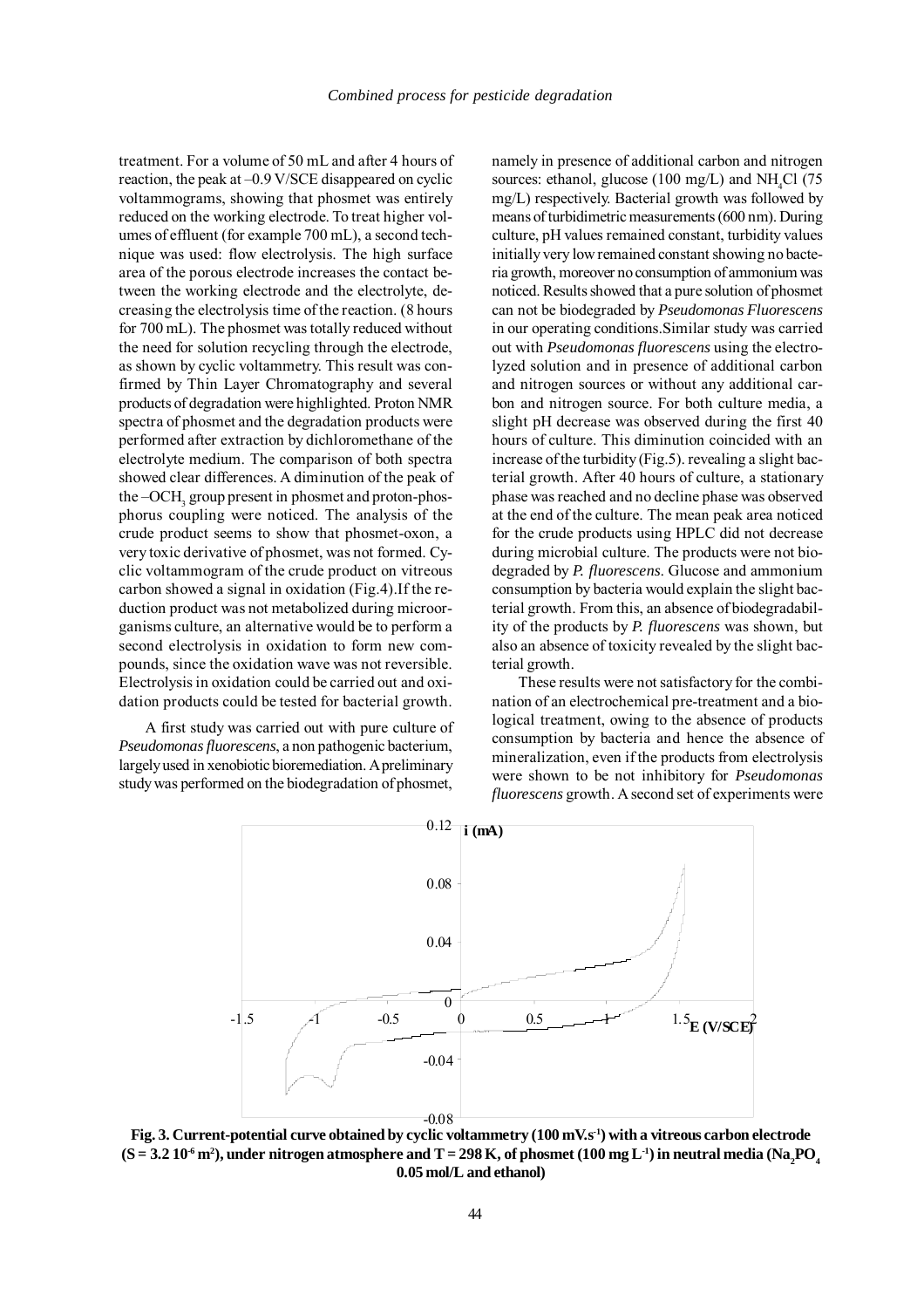

**Fig. 4. Current-potential curve obtained by cyclic voltammetry (100 mV/s) with a vitreous carbon electrode (S = 3.2 10-6 m2 ), under nitrogen atmosphere and T = 298 K, with electrolyzed solution in neutral media**  $(Na<sub>2</sub>PO<sub>4</sub>0.05 mol/L and ethanol)$ 





carried out with activated sludge taken from a local municipal wastewater treatment plant. Without any additional carbon and nitrogen sources, COD values remained constant during culture on a solution of phosmet (30 mg/L), showing the absence of oxidation of the organic compound by activated sludge. In presence or not of additional carbon and nitrogen sources, a decrease of the pH was recorded during growth on the electrolyzed solution. Preliminary results showed a diminution of 26% for COD (chemical oxygen demand) measured after 79 h of culture when the electrolyzed solution was used as the sole carbon and nitrogen source. When glucose and ammonium were added as supplementary nutritional sources, the COD diminution reached 34 % in a similar culture time. These results confirmed an oxidation of the products of electrolysis by microorganisms, showing their consumption. These preliminary results are encouraging for the coupling of electrochemical and biological processes.

### **CONCLUSION**

Electrochemical pre-treatment using a flow cell led to a total reduction of phosmet in neutral medium. Phosmet-oxon, a toxic derivative of the target compound seems not to be produced. The degradation of the electrolyzed solution with a pure culture of *Pseudomonas fluorescens* showed that the crude product can not be